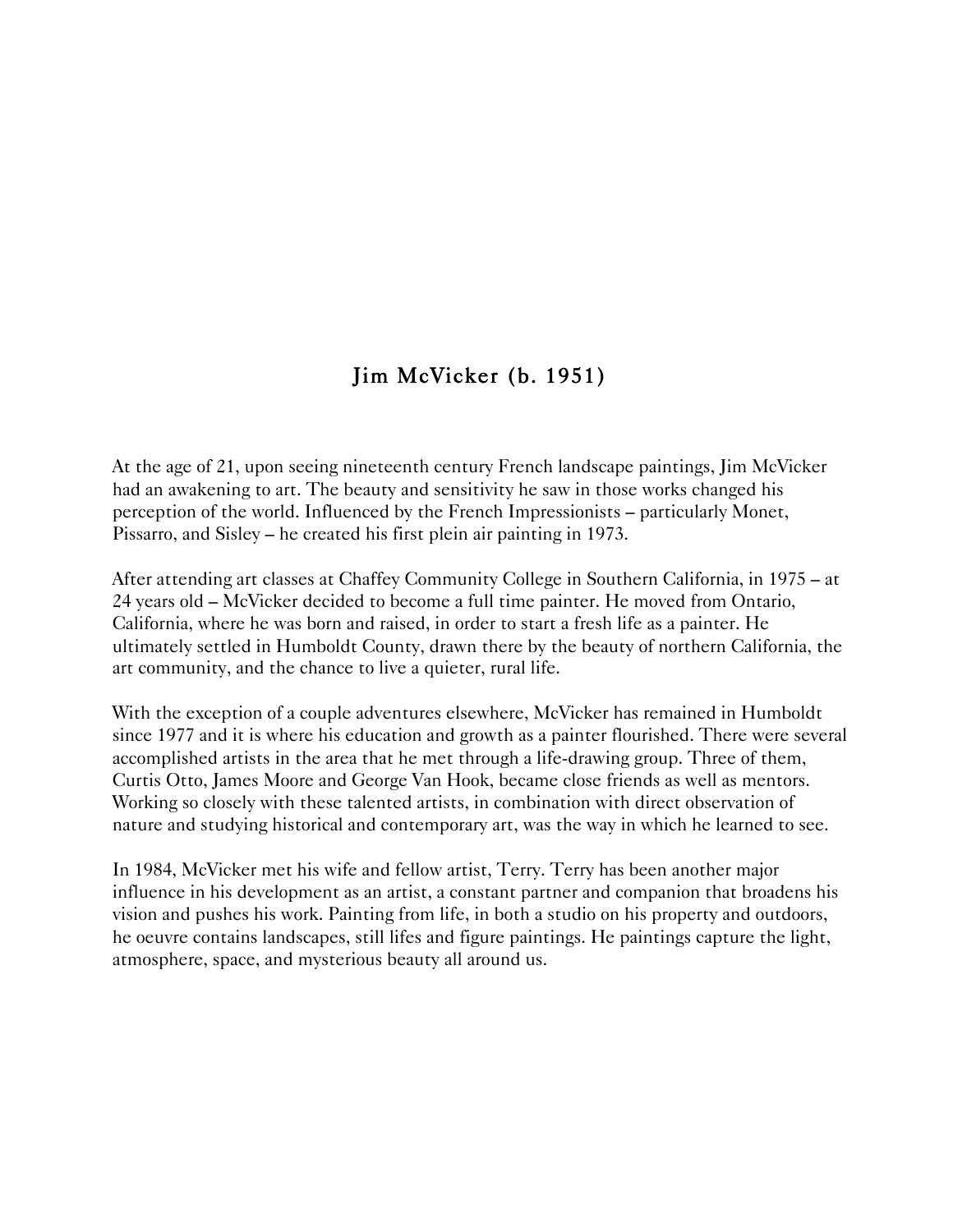#### SELECTED SOLO EXHIBITIONS

2014 One Person Shows "Diversions" Upstairs Art Gallery, Arcata, CA 2013 Recent Landscape Paintings, Sewell Gallery Fine Art, Eureka, CA 2011 Jim McVicker, George Stern Fine Arts, West Hollywood, CA 2011 Seascapes, Paintings & Watercolors, Humboldt State University, First Street Gallery, Eureka, CA 2009 "A Way of Seeing" Morris Graves Museum of Art, Eureka, CA 2008 Piante Gallery, Eureka, CA 2007 Cody Gallery, Eureka, CA 2005 John Pence Gallery, SF, CA 2005 Cody-Petit Gallery, Eureka, CA 2004 Piante, Eureka, CA 2003 "Responding to the Landscape," Humboldt State University First Street Gallery, Eureka, CA 2002 Hackett-Freedman Gallery, San Francisco, CA (also 1999, 1997, 1995) 2000 "Watercolors," Morris Graves Museum of Art, Humboldt, CA 1993 Orr's Gallery, San Diego, CA (also 1992) Gump's Gallery, San Francisco, CA (also 1988, 1991) Atlee & Atlee, Eureka, CA (also 1989-1992) Foxhall Gallery, Washington, DC (also 1989, 1991, 1992) 1988 Capricorn Galleries, Bethesda, MD Candy Stick Gallery, Ferndale, CA (also 1984-87) 1981 North Coast Gallery, Arcata, CA 1977 Humboldt State University, Arcata, CA

## SELECTED GROUP EXHIBITIONS

2015 California Art Club, Gold Medal Juried Exhibition, Pasadena Museum of California Art (Also 2010-14) 2015 Village Galleries, Maui Plein Air, Maui, HI 2014 Recent Watercolors, Piante Gallery, Eureka, CA 2010 Interior Spaces-Peterson Cody Gallery, Santa Fe, NM 2010 Landscape Patterns, Peterson-Cody Gallery 2008 Plein Air, Invitational-Fairmont Gallery, Sonoma, CA (also 2009, 2010 & 2011) 2008 "The Water's Edge," Humboldt State University, First Street Gallery, Eureka, CA 2008 Meridian Fine Art - Garden Show, Jim McVicker and Theresa Oats 2007 Landscapes: "Rural and Urban Realities," Triton Museum of Art 2007 "Yosemite Revisited," Cody Gallery, Eureka, CA 2006 "Intimate Landscape," Winfield Gallery, Carmel, CA 2006 John Pence Gallery, San Francisco, CA (also 2004) George Stern Fine Art, West Hollywood, CA Cody-Pettit Gallery, Eureka CA 2000 "Hackett-Freedman Gallery Artists," Shasta College Art Gallery, Redding, CA "A Noble Tradition Revisited," The Contemporary American Still-Life, Spanierman Gallery, New York, NY 1999 "Contemporary Realism," Lisa Kurts Gallery, Memphis, TN 1997 "10th Anniversary Exhibition," Hackett-Freedman Gallery, San Francisco, CA 1996 "Still Life," Contemporary Realist Gallery, San Francisco, CA "Flower Painting," Contemporary Realist Gallery, San Francisco, CA "Contemporary American Realist Painters," Hall Crown Center, Kansas City, Mo (also 1994) 1994 "Art for the Parks Top 100," National Wildlife Museum, Jackson, WY (traveling) "Plein Air Show," The Pink Lady Gallery, Eureka, CA 1993 "Landscapes of the West," Phippen Museum of Western Art, Prescott, AZ 1990 "25/25: 25 Portraits of Artists by Jim McVicker and 25 Works by the Artist," Humboldt Cultural Center Gallery, Eureka, CA Elaine Horwitch Gallery, Scottsdale, AZ 1989 Elaine Horwitch Gallery, Palm Springs, CA 1988 "Landscapes and Figures," Humboldt Cultural Center, Eureka, CA "Mid-Year Show," Butler Institute of American Art, Youngstown, OH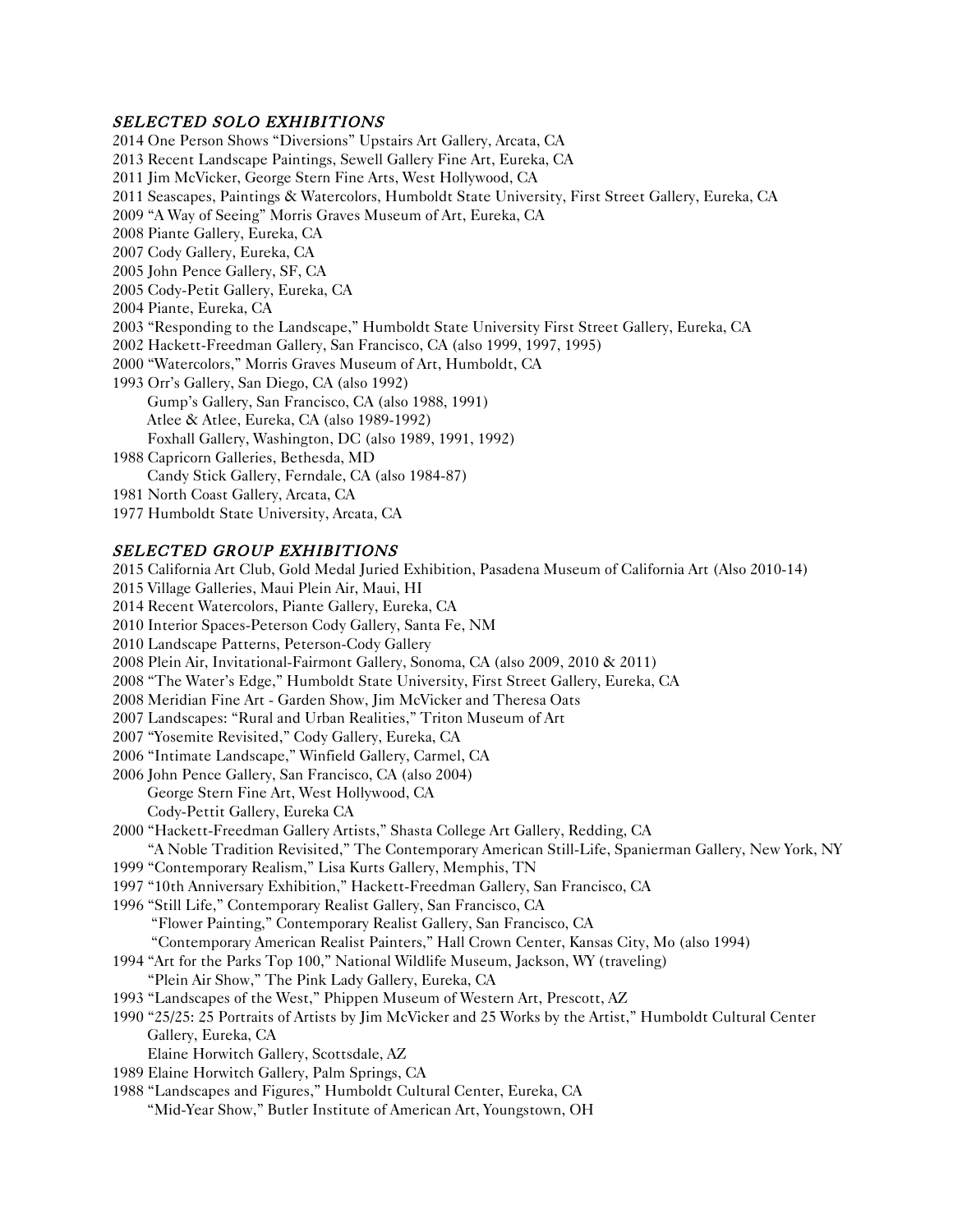1986 "Humboldt County Artists," California State Capitol, Sacramento, CA

"Twenty Humboldt Artists," California Museum of Art, Luther Burbank Center, Santa Rosa, CA City Gallery, Sacramento, CA

1983 "Realism, Two Points of View, Jim McVicker and Mike Kopriva," Nicolaysen Art Museum, Casper, WY

1982 National Juried Show, Terrence Gallery, Palenville, NY

1981 Humboldt Cultural Center, Eureka, CA (traveling)

1979 "Four-Person Boat Show," Hobart Gallery, Ferndale, CA

#### SELECTED AWARDS

2015 First Place, Plein Air Magazine Salon Competition

2015 Gold Medal for Best Painting, 104th Gold Medal Exhibition, California Art Club

2015 Laguna Canyon Foundation Award, Laguna Beach 17th Plein Air Invitational

2014 Best of Show, Laguna Beach  $16<sup>th</sup>$  Plein Air Invitational, Laguna Beach, CA

2014 Franz Bischoff Award for Best Still Life, 103rd Gold Medal Exhibition, California Art Club

2014 Southwest Art Magazine Award of Excellence, 103rd Gold Medal Exhibition, California Art Club

2014 Second Place, Plein Air Magazine Salon Competition

2014 Finalist, Art Renewal Center International Salon Competition

- 2013 Third Place, Plein Air Magazine Salon Competition
- 2012 Silver Medal, Oil Painters of America Western Regional Juried Exhibition, Gallery 1261, Denver, CO

2012 Honorable Mention in Still Life, Oil Painters of America 21st National Juried Exhibition,

Evergreen Fine Art Gallery, Evergreen, CO

- 2012 First Place, 2nd Annual Plein Air Salon Competition (Nov/Dec 2012 and Sept/Oct. 2012)
- 2011 Best of Show, RAA Spring Juried Exhibit, Eureka, CA

2010 Best of Show, RAA Spring Juried Exhibit, Eureka, CA

2008 Best of Show, RAA Juried Exhibit, Eureka, CA

2008 Finalist, American Artist Magazine Self Portrait Competition

1998 Best of Show, RAA Juried Exhibit, Eureka, CA

1997 Best of Show, RAA Juried Exhibit, Eureka, CA

1993 Silver Award, "Discovery 1993," Art of California Painting Competition

1992 First Place, The Artists Magazine National Portrait Competition (also 1991)

- Second Place, The Artists Magazine National Still Life Competition
- 1989 Second Place, The Artists Magazine National Portrait Competition

Award of Excellence, "California Works," California State Fair, Sacramento, CA (also 1987, 1986)

- 1986 Arts Council Award, Humboldt County, CA
- 1983 First Place, National Juried Competition, Rock Springs, WY
- 1983 Purchase Award, "Cowboy State Art Spectacular," Wyoming State Fair, Douglas, WY
- 1981 Best of Show, Southern Oregon Arts Competition

#### BIBLIOGRAPHY

2015 California Art Club Newsletter, Jim McVicker, The View Up North by Molly Siple

2013 California Light, A Century of Landscapes: Paintings of the California Art Club

2010 Southwest Art, Inside and Outside, June 2010, p. 62-65

2010 American Art Collector, Interior Spaces, July 2010, p. 162-165

2000 Wolfe, Rachel Rugin, Art From the Parks, Northern Light Books

1998 Driscoll, John and Skolnick, Arnold, The Artist and the American Landscape, First Glance Books

1995 Richards, David P., How to Discover Your Own Painting Style, North Light Books

Hlubek, Jeffry J. "Continuing a California Tradition, the Paintings of Jim McVicker," Art of California, October, p. 33-35

Landscapes of the West, Phippen Museum of Western Art, Prescott, AZ

1992 Fregeau, Penny, "Loleta Artist Receives National Acclaim," The Humboldt Beacon, January 2

1992 "Portrait Competition Winners," The Artists Magazine, December

1992 "Still Life Competition Winners," The Artists Magazine, December

1991 "1991 Portrait Competition Winners," The Artists Magazine, December "Award-Winning Art," Times-Standard: November 26